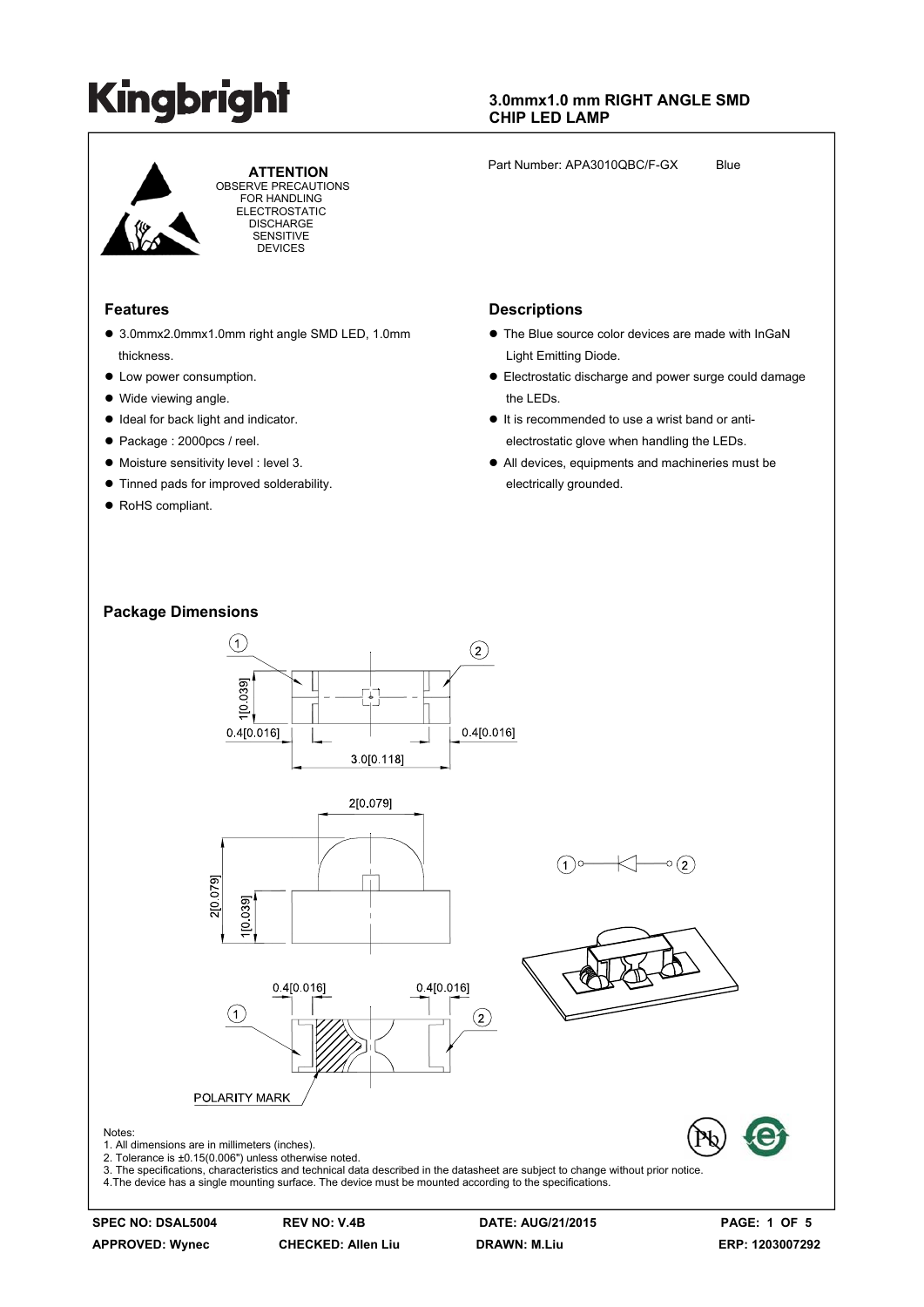#### **Selection Guide**

| <u>sonova vii saidv</u> |                                  |                    |                        |      |                             |  |  |  |
|-------------------------|----------------------------------|--------------------|------------------------|------|-----------------------------|--|--|--|
| Part No.                | <b>Emitting Color (Material)</b> | Lens Type          | Iv (mcd) [2]<br>@ 20mA |      | <b>Viewing</b><br>Angle [1] |  |  |  |
|                         |                                  |                    | Min.                   | Typ. | 201/2                       |  |  |  |
| APA3010QBC/F-GX         | Blue (InGaN)                     | <b>Water Clear</b> | 80                     | 130  | $120^\circ$                 |  |  |  |

Notes:

1.θ1/2 is the angle from optical centerline where the luminous intensity is 1/2 of the optical peak value.

2.Luminous intensity/ luminous Flux: +/-15%.

3.Luminous intensity value is traceable to the CIE127-2007 compliant national standards.

#### **Electrical / Optical Characteristics at TA=25°C**

| Symbol              | <b>Parameter</b>         | <b>Emitting Color</b> | Typ. | Max. | <b>Units</b> | <b>Test Conditions</b> |
|---------------------|--------------------------|-----------------------|------|------|--------------|------------------------|
| λpeak               | Peak Wavelength          | <b>Blue</b>           | 460  |      | nm           | $IF=20mA$              |
| λD [1]              | Dominant Wavelength      | Blue                  | 465  |      | nm           | $IF=20mA$              |
| $\Delta\lambda$ 1/2 | Spectral Line Half-width | Blue                  | 25   |      | nm           | $IF=20mA$              |
| C                   | Capacitance              | <b>Blue</b>           | 100  |      | pF           | $V_F = 0V$ ; f=1MHz    |
| VF [2]              | <b>Forward Voltage</b>   | Blue                  | 3.3  | 4    | v            | $IF=20mA$              |
| <b>IR</b>           | <b>Reverse Current</b>   | <b>Blue</b>           |      | 50   | uA           | $V_R = 5V$             |

Notes:

1.Wavelength: +/-1nm.

2.Forward Voltage: +/-0.1V.

3.Wavelength value is traceable to the CIE127-2007 compliant national standards.

4.Excess driving current and/or operating temperature higher than recommended conditions may result in severe light degradation or premature failure.

#### **Absolute Maximum Ratings at TA=25°C**

| <b>Parameter</b>                        | <b>Values</b>                        | <b>Units</b> |  |  |
|-----------------------------------------|--------------------------------------|--------------|--|--|
| Power dissipation                       | 120                                  | mW           |  |  |
| <b>DC Forward Current</b>               | 30                                   | mA           |  |  |
| Peak Forward Current [1]                | 150                                  | mA           |  |  |
| Electrostatic Discharge Threshold (HBM) | 250                                  | v            |  |  |
| Reverse Voltage                         | 5                                    |              |  |  |
| <b>Operating Temperature</b>            | -40 $^{\circ}$ C To +85 $^{\circ}$ C |              |  |  |
| Storage Temperature                     | -40 $^{\circ}$ C To +85 $^{\circ}$ C |              |  |  |

Note:

1. 1/10 Duty Cycle, 0.1ms Pulse Width.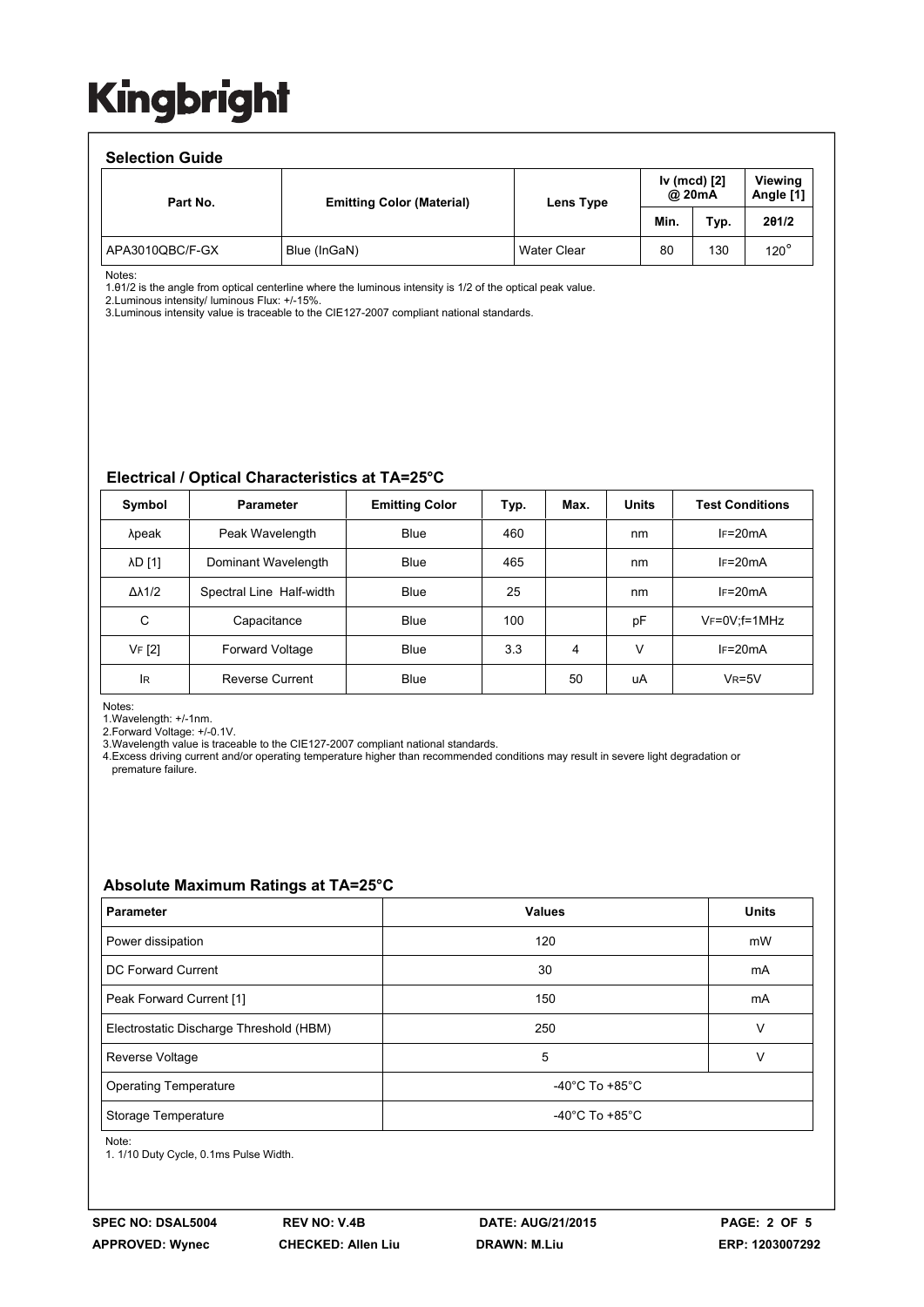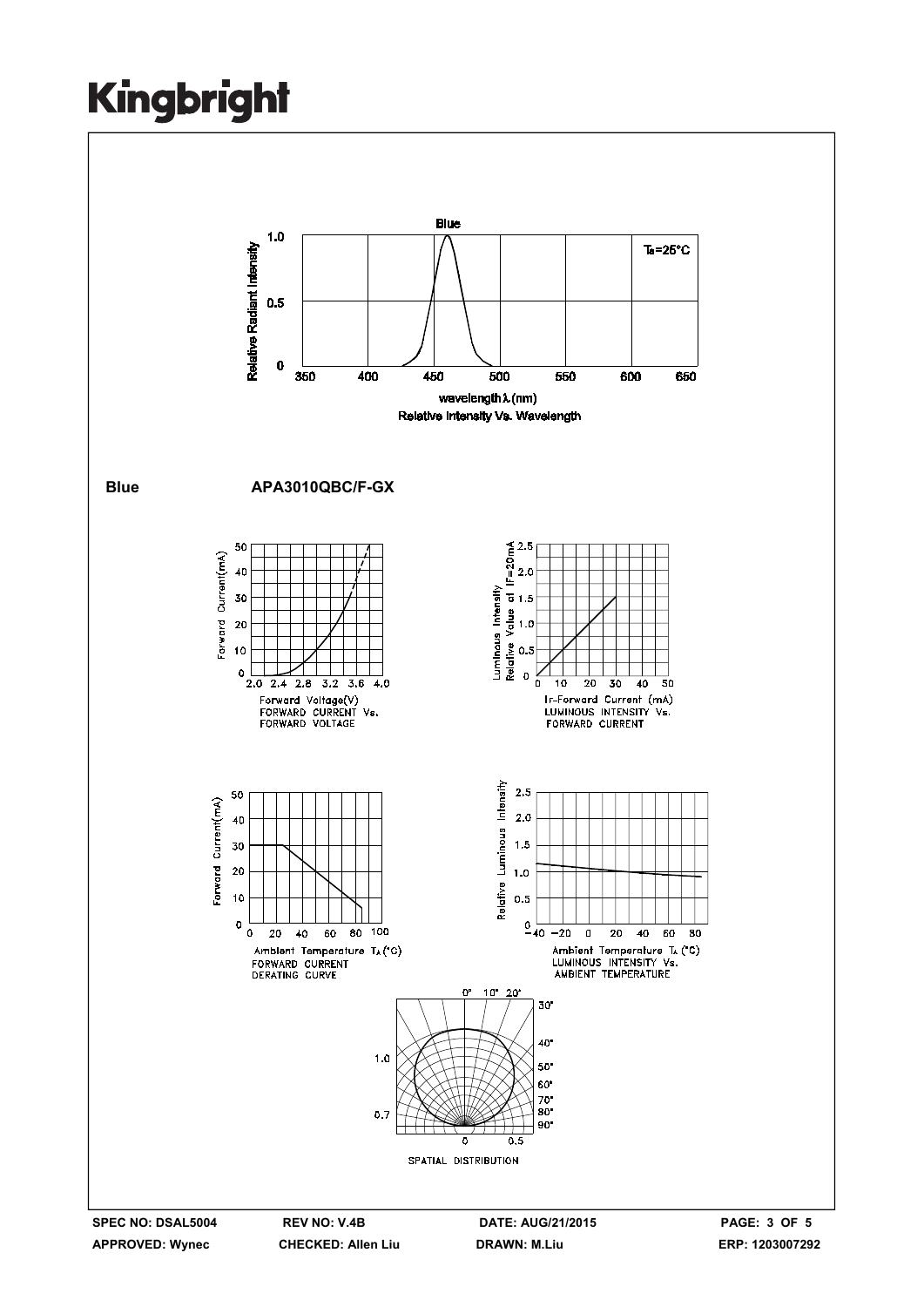### **APA3010QBC/F-GX**

**Reflow soldering is recommended and the soldering profile is shown below. Other soldering methods are not recommended as they might cause damage to the product.**

Reflow Soldering Profile For Lead-free SMT Process.





**SPEC NO: DSAL5004 REV NO: V.4B DATE: AUG/21/2015 PAGE: 4 OF 5** 

.<br>ده 56 2.205